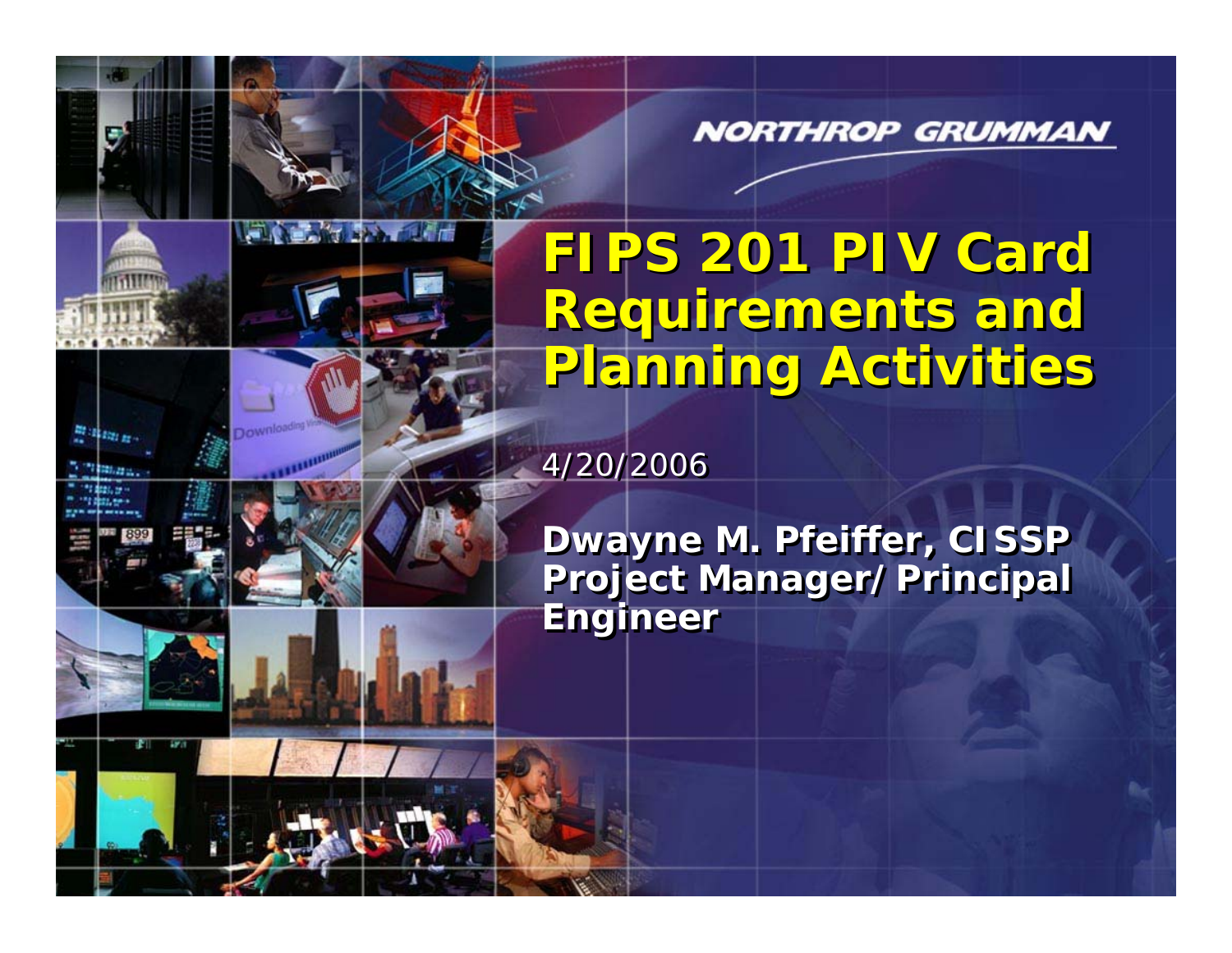Copyright 2004 Northrop Grumman Corporation



### **Topics**

- **HSPD-12 PIV Card Requirements**
- **PIV Card Topography (printed data)**
- **PIV Card Visual Security Features**
- **PIV Card Data Model (encoded data)**
- **Planning with Stakeholders**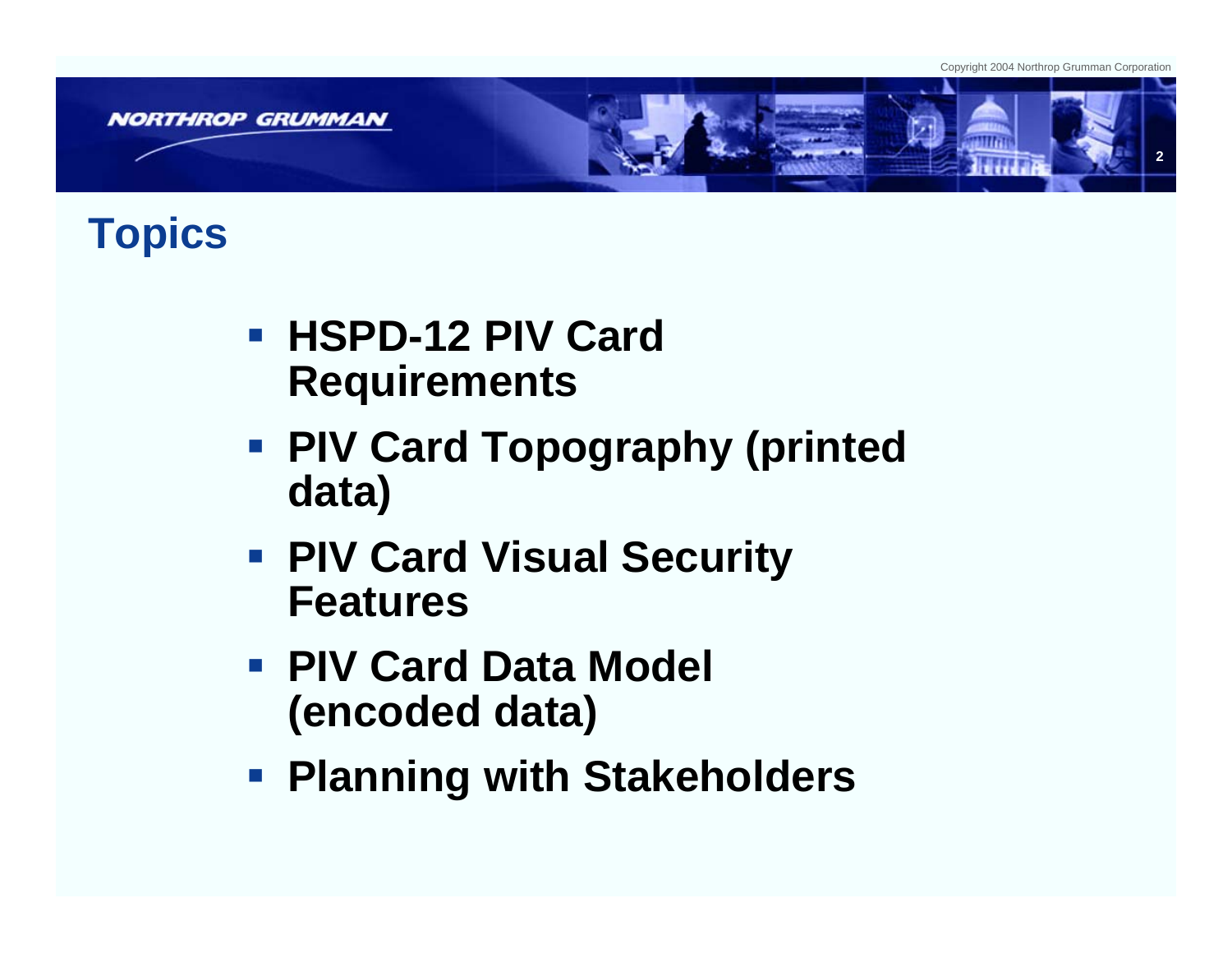

## **HSPD-12 PIV Card Requirements**

**A secure and reliable identification credential that:**

- $\mathcal{L}_{\mathcal{A}}$  **Is issued based on sound criteria for verifying an individual employee's identity**
- $\mathcal{C}$  **Is strongly resistant to identity fraud, tampering, counterfeiting, and terrorist exploitation**
- $\mathcal{C}$ **Can be rapidly authenticated electronically**
- $\overline{\phantom{a}}$  **Is issued only by providers whose reliability has been established by an official accreditation process. Accreditation process. Homeland Security Presidential accreditation process.**

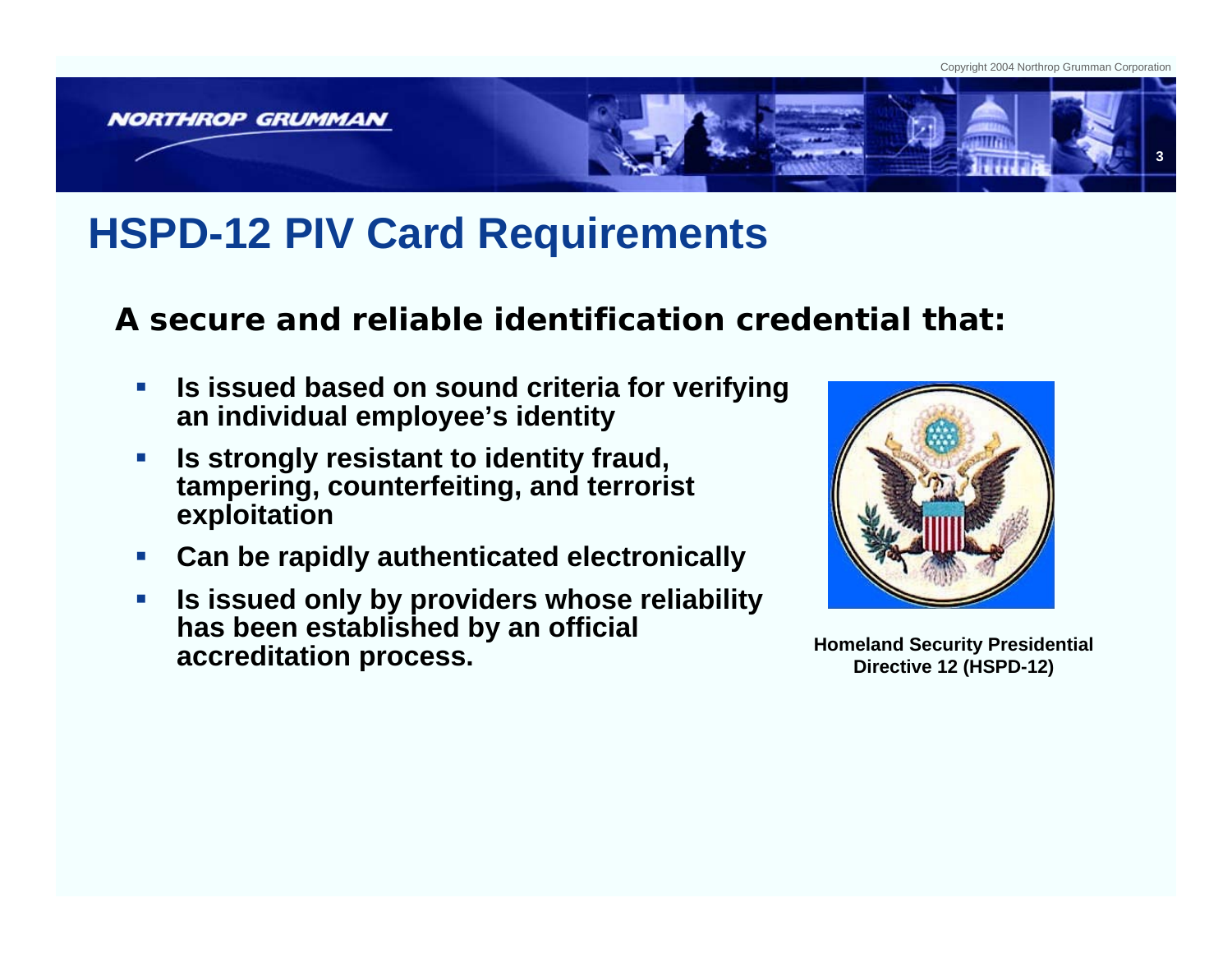

## **FIPS 201 Physical PIV Card Topology**

#### **The PIV Card's printed design requirements include:**

- Г **Designed to meet the objectives of improved security and interoperability**
- × **Has a common look that is recognizable as a Federal identification card (e.g., consistent placement of mandatory printed components and technology)**
- $\mathcal{L}$  **Flexible design to support individual department and agency requirements (i.e., allows for optional data)**

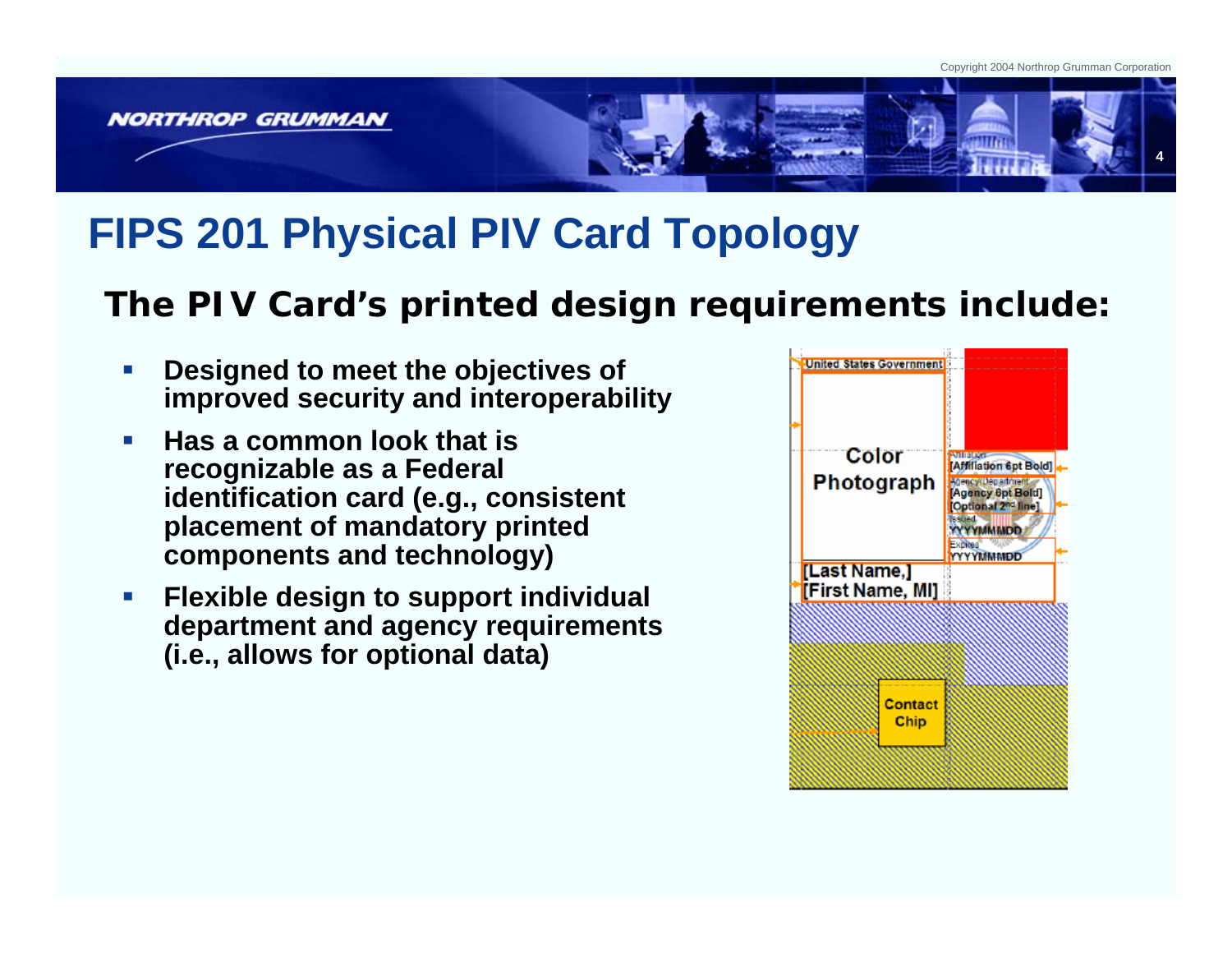Copyright 2004 Northrop Grumman Corporation



### **FIPS 201 Physical PIV Card Topology - Front**

#### **Mandatory Data Items:**

- П **Zone 1 – Photograph**
- П **Zone 2 – Full Name**
- П **Zone 8 – Employee Affiliation**
- П **Zone 10 –Organizational Affiliation**
- П **Zone 14 – Expiration Date**

- All measurements around the floure are in millimeters and are from the top-left corner.

- All text is to be printed using the Arial font.

- Unless otherwise specified, the recommended font size is Sot normal weight for data labels (also referred to as tags) and **Got bold for actual data** 90.95



N, Area for additional optional data. Agency-specific data may be printed in this area. See other examples for required placement of additional optional data elements.

Area likely to be needed by card manufacturer. Optional data may be printed in this area but may be subject to restrictions imposed by card and/or printer manufacturers.

Reserved area. No printing is permitted in this area unless verified as printable area by card and/or printer manufactuers.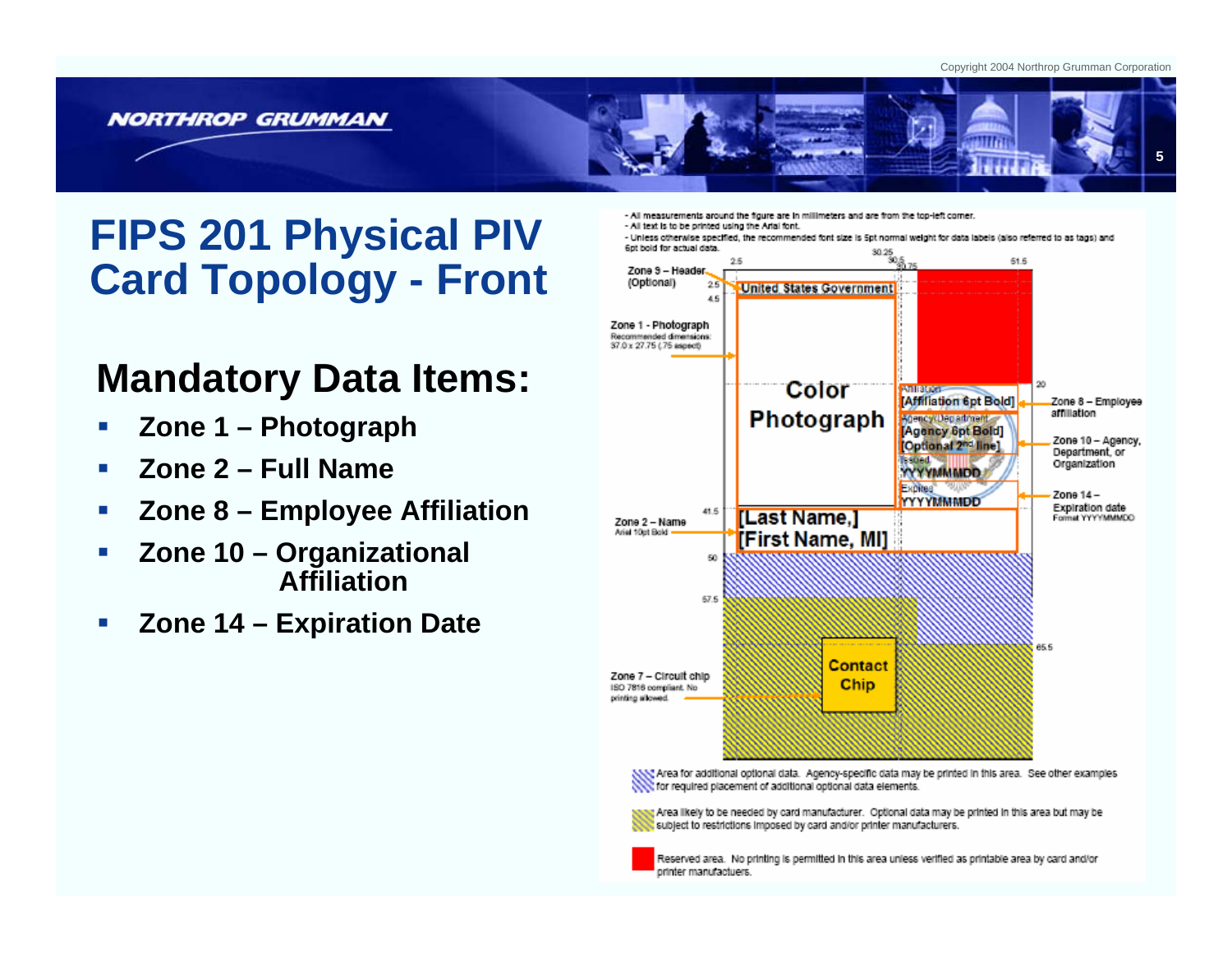

## **FIPS 201 Physical PIV Card Topology - Front**

#### **Optional items:**

- $\mathcal{L}$ **Zone 3—Signature**
- $\mathcal{C}$  **Zone 4—Agency Specific text area**
- **COL Zone 5—Rank**
- **COL Zone 6—Portable Data File (PDF) Two-Dimensional B ar Code**
- $\mathcal{L}_{\mathcal{A}}$ **Zone 9— Header**
- $\mathcal{L}_{\mathcal{A}}$ **Zone 11—Agency Seal**
- П **Zone 12—Footer**
- П **Zone 13—Issue Date**
- П **Zone 15—Color-Coding for Employee Affiliation**
- П **Zone 16—Photo Border for Employee Affiliation**
- П **Zone 17—Agency Specific Data**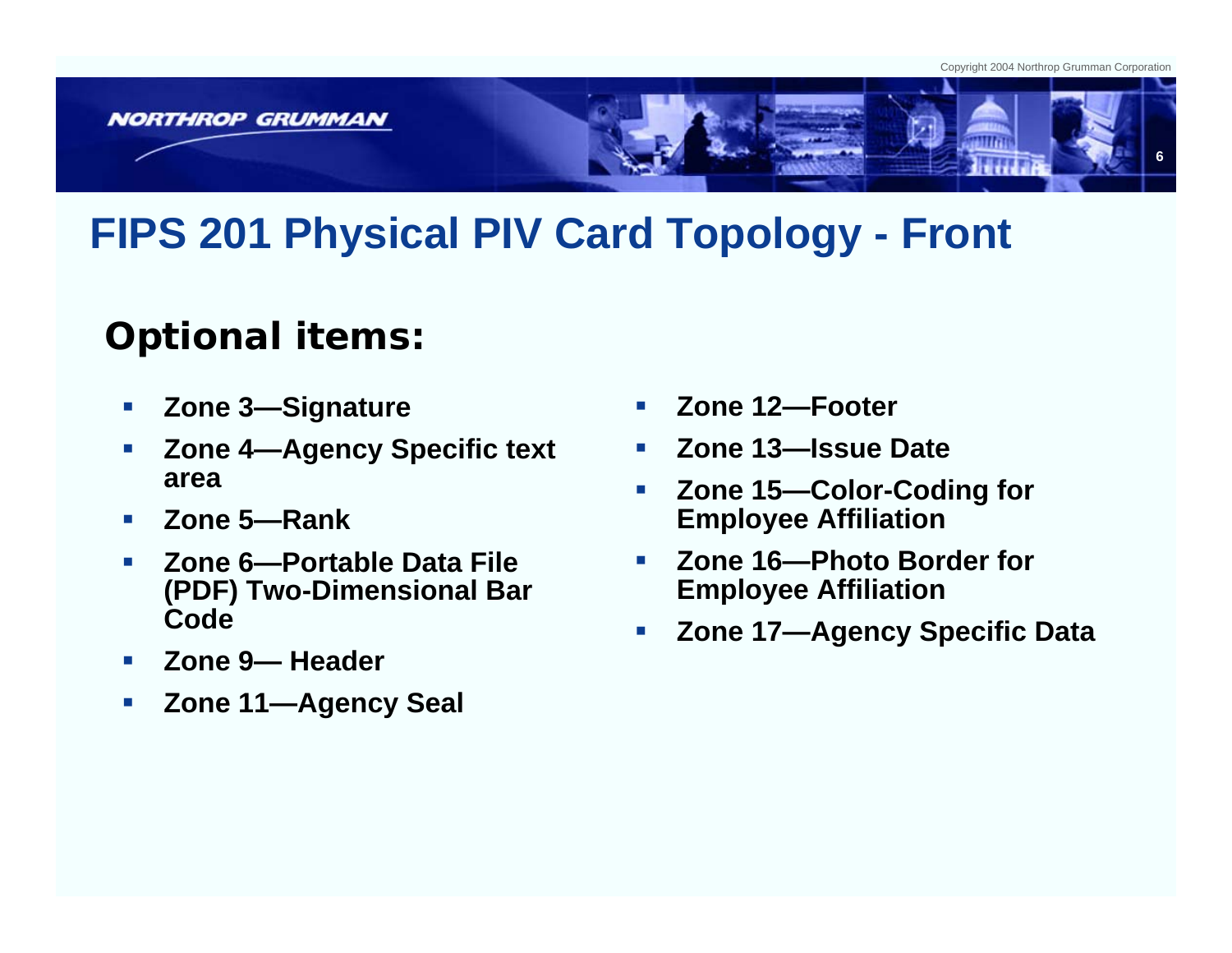



## **FIPS 201 Physical PIV Card Topology - Back**

#### **Mandatory Data Items:**

- П **Zone 1—Agency Card Serial Number**
- m. **Zone 2—Issuer Identification**

All measurements are in millimeters and are from the top-left corner. All text is to be printed using the Arial font. Unless otherwise specified, the recommended font size is 5pt normal weight for tags and 6pt bold for data. 47.5 51.5 34



Optional data area. Agency-specific data may be printed in this area. See examples for required placement of optional data elements.

Optional data area likely to be needed by card manufacturer. Optional data may be printed in this area, but will likely be subject to restrictions imposed by card and/or printer manufacturers.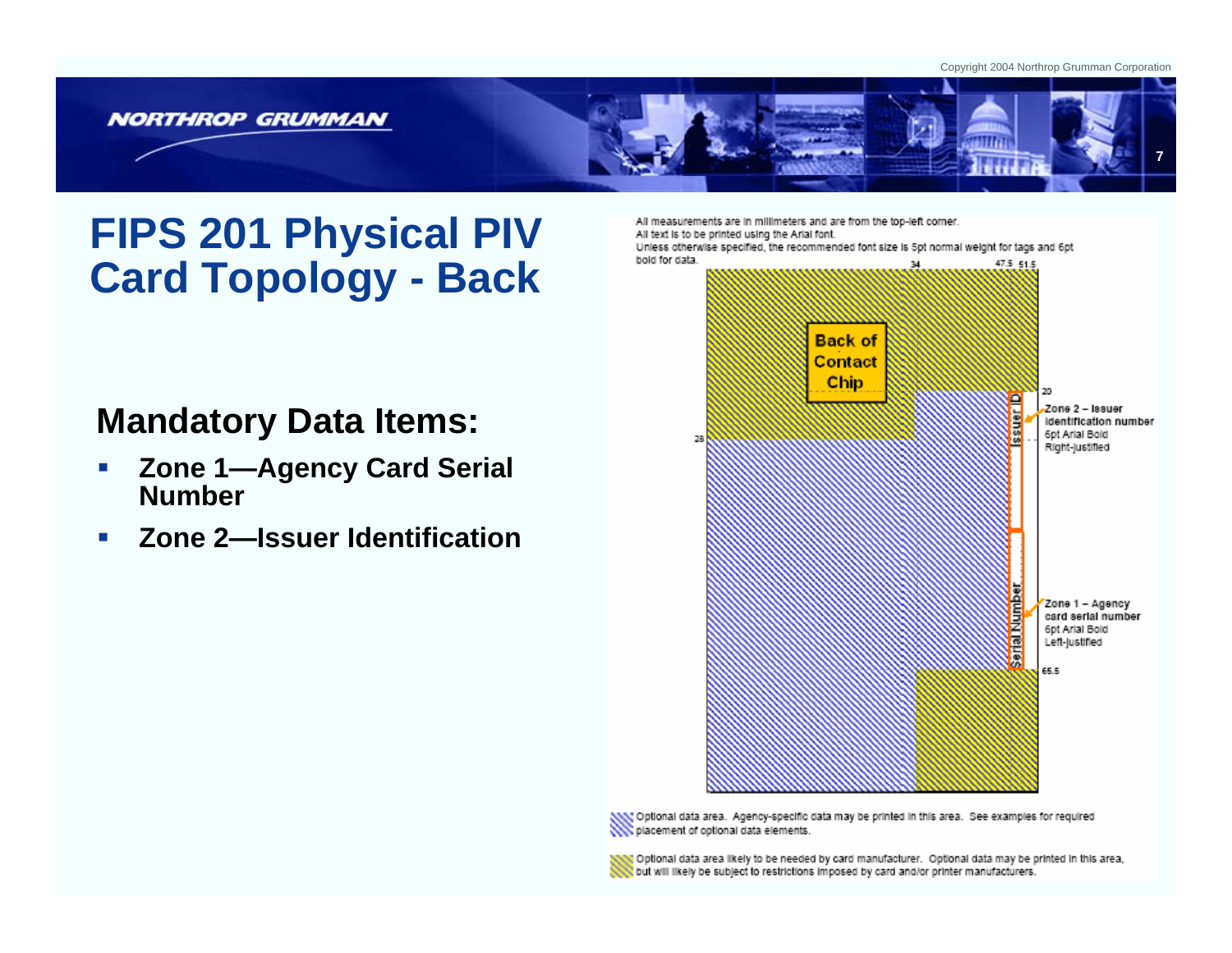Copyright 2004 Northrop Grumman Corporation



## **FIPS 201 Physical PIV Card Topology - Back**

#### **Optional items:**

- $\mathcal{L}_{\mathcal{A}}$ **Zone 3—Magnetic Stripe**
- $\mathcal{L}_{\mathcal{A}}$  **Zone 5—Physical Characteristics of Cardholder**
- $\mathcal{A}$  **Zone 6—Additional Language for Emergency Responder Officials**
- ▉ **Zone 7—Standard Section 499, Title 18 Language**
- П **Zone 8—Linear 3 of 9 Bar Code**
- П **Zone 9—Agency-Specific Text**
- П **Zone 10—Agency-Specific Text**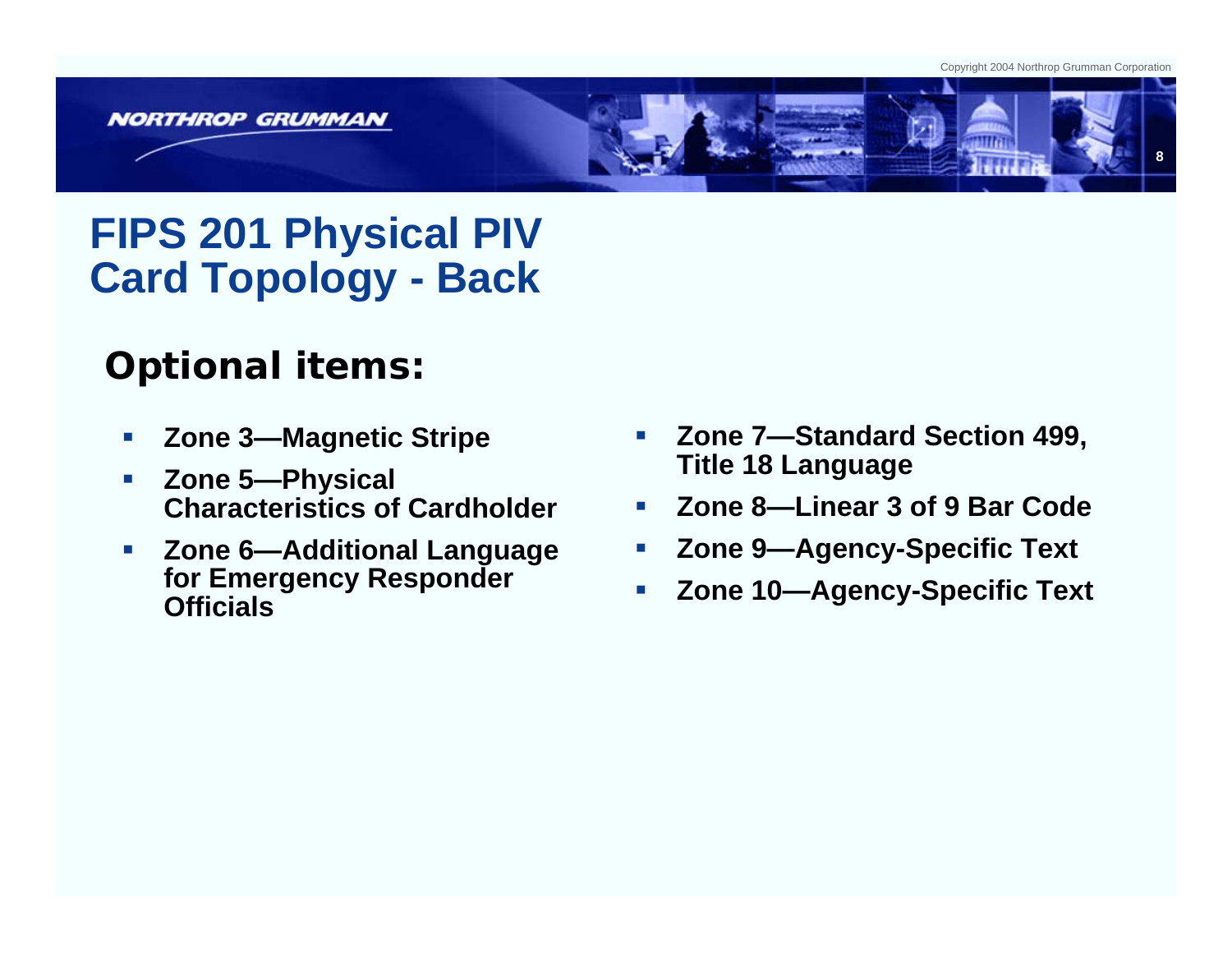



## **FIPS 201 Visual Security Features**

**The PIV Card Must include at least one.**

#### **Some examples are:**

- $\mathcal{L}_{\mathcal{A}}$ **Optical varying structures**
- $\mathcal{L}_{\mathcal{A}}$ **Optical varying inks**
- $\mathcal{L}_{\mathcal{A}}$ **Laser etching and engraving**
- $\mathcal{L}_{\mathcal{A}}$ **Holograms**
- $\mathcal{L}_{\mathcal{A}}$ **Holographic images**
- $\overline{\phantom{a}}$ **Watermarks**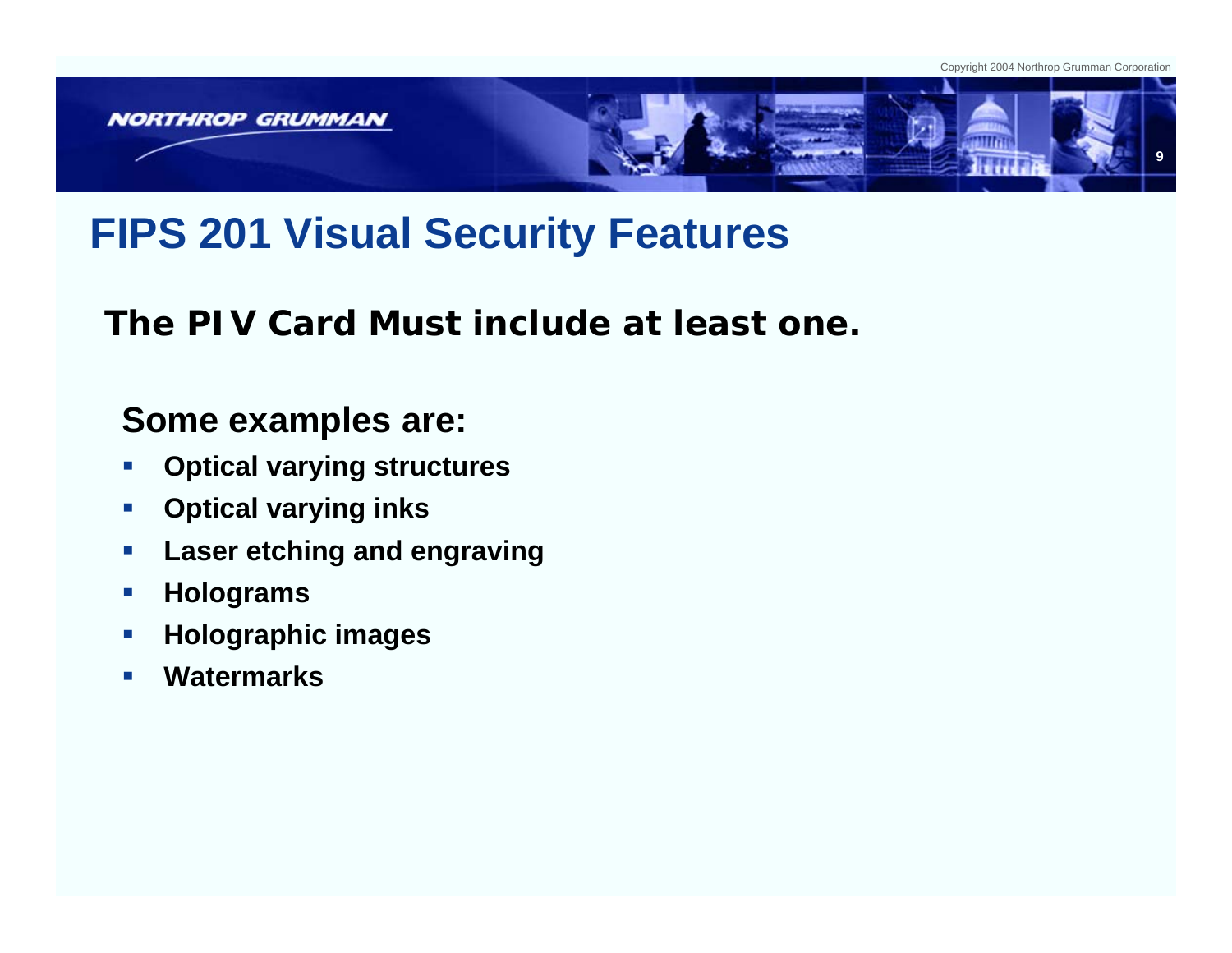

## **SP 800-73 Data Model for IC Chip**

#### **PIV Card Mandatory and Optional Data containers**

| RID 'A0 00 00 00 01 16'                   | <b>ContainerID</b> | <b>Access Rule</b> | Contact /<br>Contactless | M/O       |
|-------------------------------------------|--------------------|--------------------|--------------------------|-----------|
| Card Capability Container                 | 0xDB00             | Read Always        | Contact                  | Mandatory |
| <b>CHUID Buffer</b>                       | 0x3000             | Read Always        | Contact &<br>Contactless | Mandatory |
| PIV Authentication Certificate Buffer     | 0x0101             | Read Always        | Contact                  | Mandatory |
| Fingerprint Buffer                        | 0x6010             | PIN                | Contact                  | Mandatory |
| Printed Information Buffer                | 0x3001             | PIN                | Contact                  | Optional  |
| Facial Image Buffer                       | 0x6030             | PIN                | Contact                  | Optional  |
| Digital Signature Certificate Buffer      | 0x0100             | Read Always        | Contact                  | Optional  |
| Key Management Certificate Buffer         | 0x0102             | Read Always        | Contact                  | Optional  |
| Card Authentication Certificate<br>Buffer | 0x0500             | Read Always        | Contact                  | Optional  |
| Security Object Buffer                    | 0x9000             | Read Always        | Contact                  | Mandatory |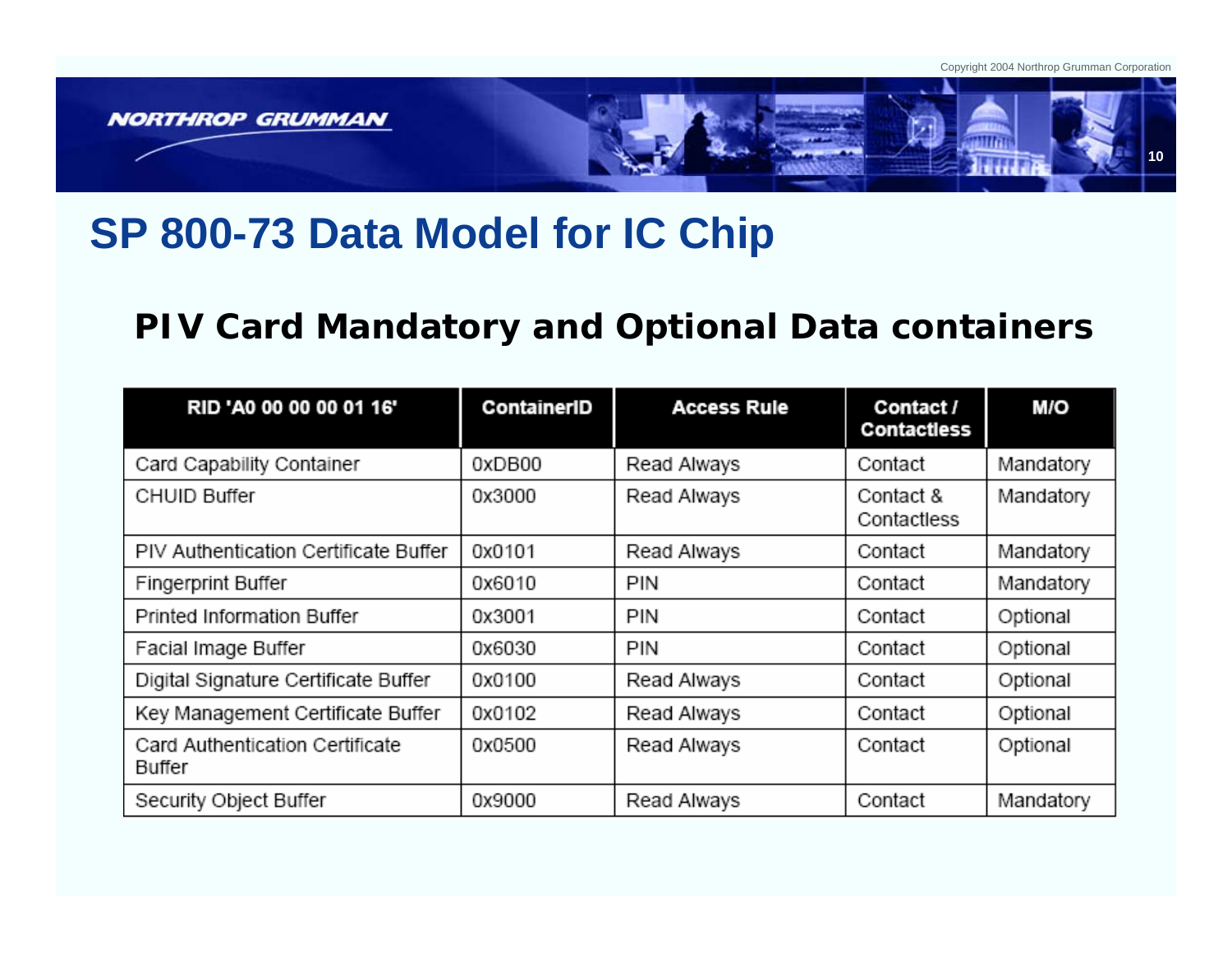

## **Planning with Stakeholders**

#### **It's extremely important to plan for your PIV Card**

- $\mathcal{L}_{\mathcal{A}}$ **Printed data and design options**
- $\mathcal{L}$ **Encoded data design options**
- $\mathcal{A}$ **Visual security features**

#### **Include all affected stakeholders**

- $\mathcal{L}_{\mathcal{A}}$ **Human Resources**
- $\mathcal{L}_{\mathcal{A}}$ **Security**
- $\mathcal{L}_{\mathcal{A}}$ **Executives**
- $\mathcal{C}$ **Information Technology**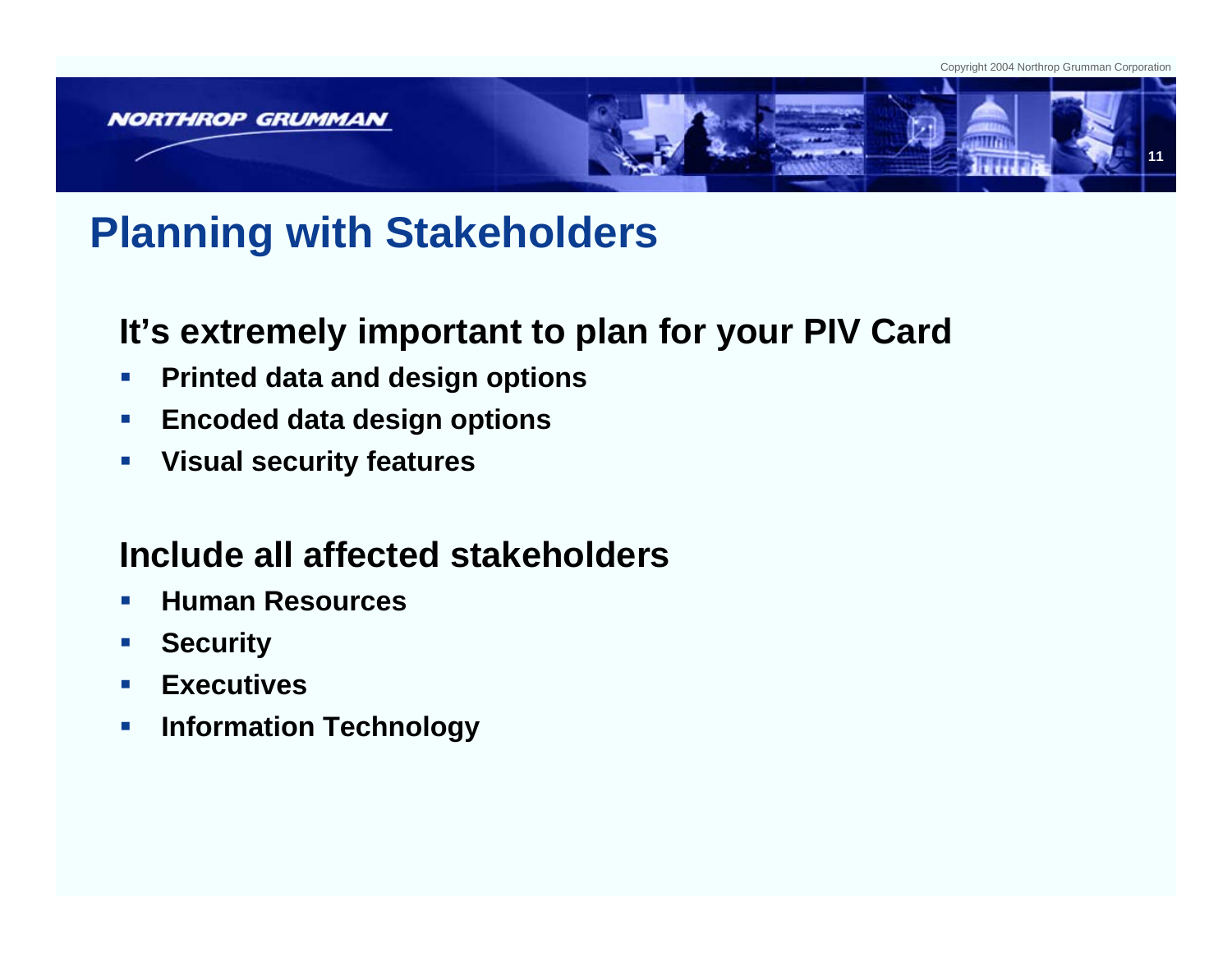

### **QUESTIONS & DISCUSSION**